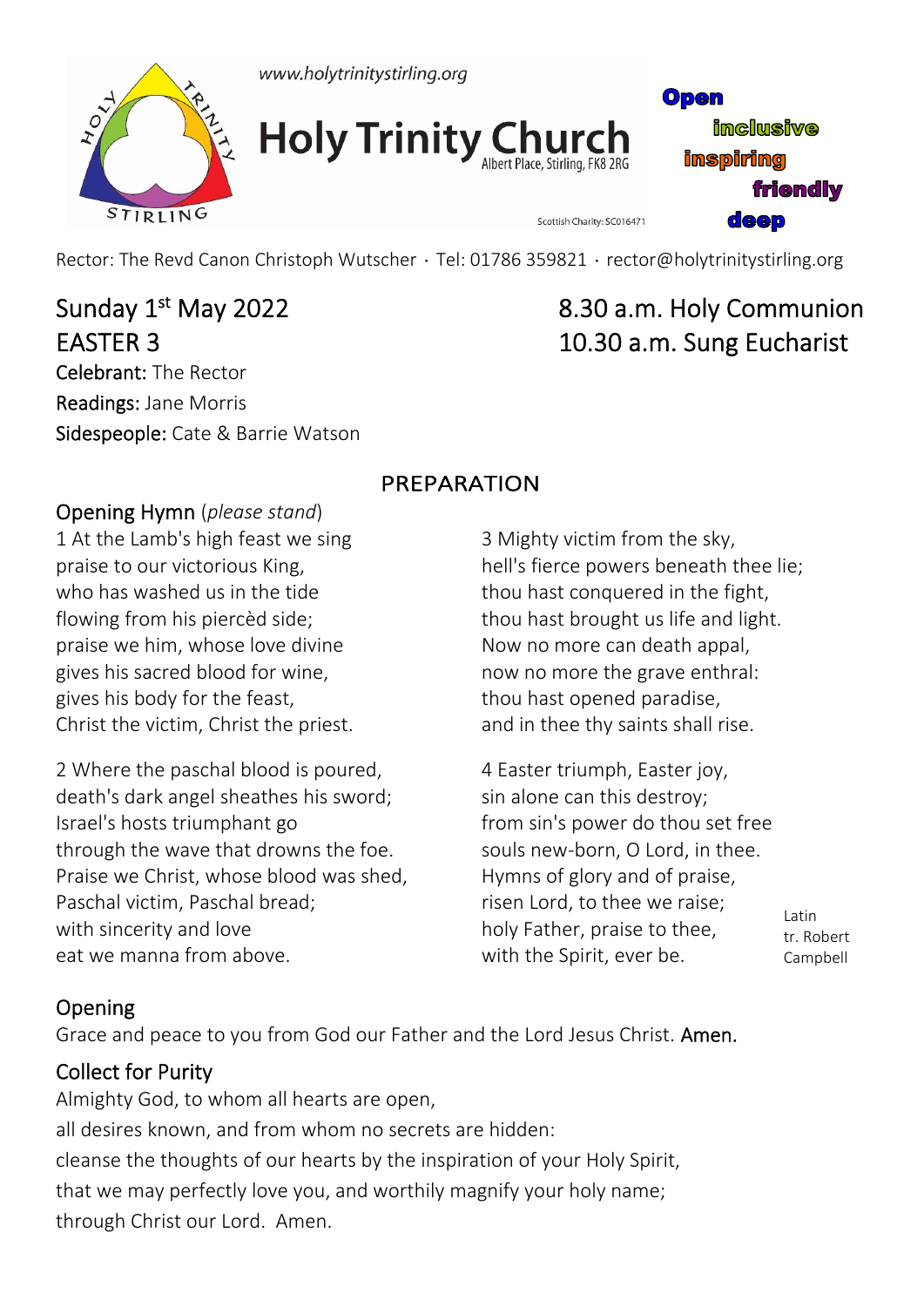### Confession and Absolution

God is love and we are God's children, there is no room for fear in love. We love because God loved us first. Let us confess our sins in penitence and faith.

*Silence*

God our Father, we confess to you and to our fellow members in the Body of Christ that we have sinned in thought, word and deed, and in what we have failed to do. We are truly sorry. Forgive us our sins, and deliver us from the power of evil. For the sake of your Son who died for us, Jesus Christ, our Lord.

God, who is both power and love, forgive us and free us from our sins, heal and strengthen us by the Holy Spirit and raise us to new life in Christ our Lord. Amen.

#### Gloria Kilcreggan Mass (*see separate music sheet*) (*please stand*)

*Glory to God, to God in the highest, and peace to his people on earth. Lord God, heavenly King, almighty God and Father, we worship you, we give you thanks, we praise you for your glory, we worship you, we give you thanks, we praise you for your glory. Glory to God, to God in the highest, and peace to his people on earth. Glory to God, to God in the highest, and peace to his people on earth. Lord Jesus Christ, only Son of the Father, Lord God, Lamb of God, you take away the sin of the world: have mercy on us, you are seated at the right hand of the Father: receive our prayer, receive our prayer. For you alone are the Holy One, you alone are the Lord, you alone are the Most High, Jesus Christ, you alone are the Most High Jesus Christ, with the Holy Spirit, in the glory of God, of God the Father. Amen, Amen.*

### **Collect**

O God, who, in the death and resurrection of your Son, have raised up this fallen world: may we and all your people, whom you have saved from the gates of everlasting death, rejoice in your eternal presence; through Jesus Christ, our Lord, who lives and reigns with you, in the unity of the Holy Spirit, one God, world without end. Amen.

# THE LITURGY OF THE WORD

### First Reading: Acts 9.1‐6 (*please sit*)

Meanwhile Saul, still breathing threats and murder against the disciples of the Lord, went to the high priest 2 and asked him for letters to the synagogues at Damascus, so that if he found any who belonged to the Way, men or women, he might bring them bound to Jerusalem.<sup>3</sup> Now as he was going along and approaching Damascus, suddenly a light from heaven flashed around him. <sup>4</sup> He fell to the ground and heard a voice saying to him, 'Saul, Saul, why do you persecute me?' <sup>5</sup> He asked, 'Who are you, Lord?' The reply came, 'I am Jesus, whom you are persecuting. <sup>6</sup> But get up and enter the city, and you will be told what you are to do.'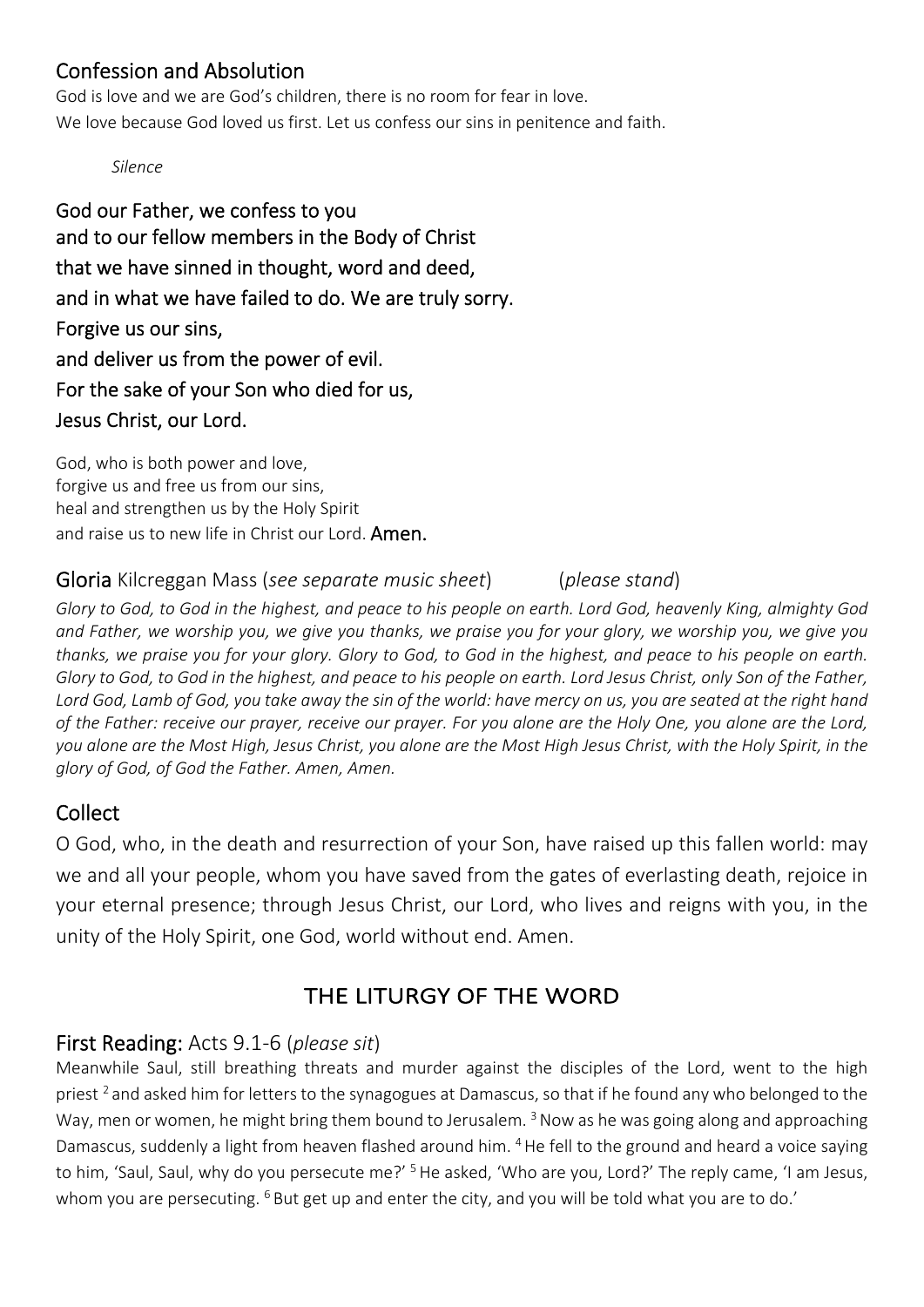Psalm 30.1‐6,9‐14 (*please join in saying the text in bold, pausing shortly at the \*asterisk*) *Refrain:* I will exalt you, O Lord, because you have lifted me up.

I will exalt you, O Lord, because you have lifted me up\* and have not let my enemies triumph over me.

#### O Lord my God, I cried out to you,\* and you restored me to health.

You brought me up, O Lord, from the dead;\* you restored my life as I was going down to the grave.

#### Sing to the Lord, you servants of his;\* give thanks for the remembrance of his holiness.

For his wrath endures but the twinkling of an eye,\* his favour for a lifetime.

#### Weeping may spend the night,\* but joy comes in the morning.

I cried to you, O Lord;\* I pleaded with the Lord, saying,

#### 'What profit is there in my blood, if I go to the Pit?\* will the dust praise you or declare your faithfulness?

Hear, O Lord, and have mercy upon me;\* O Lord, be my helper.'

You have turned my wailing into dancing;\* you have put off my sack‐cloth and clothed me with joy.

Therefore my heart sings to you without ceasing;\* O Lord my God, I will give you thanks for ever.

### *Refrain:* I will exalt you, O Lord, because you have lifted me up.

# Second Reading: Revelation 5.11‐14

Then I looked, and I heard the voice of many angels surrounding the throne and the living creatures and the elders; they numbered myriads of myriads and thousands of thousands, $12$  singing with full voice, 'Worthy is the Lamb that was slaughtered to receive power and wealth and wisdom and might and honour and glory and blessing!' 13 Then I heard every creature in heaven and on earth and under the earth and in the sea, and all that is in them, singing, 'To the one seated on the throne and to the Lamb be blessing and honour and glory and might for ever and ever!' <sup>14</sup> And the four living creatures said, 'Amen!' And the elders fell down and worshipped.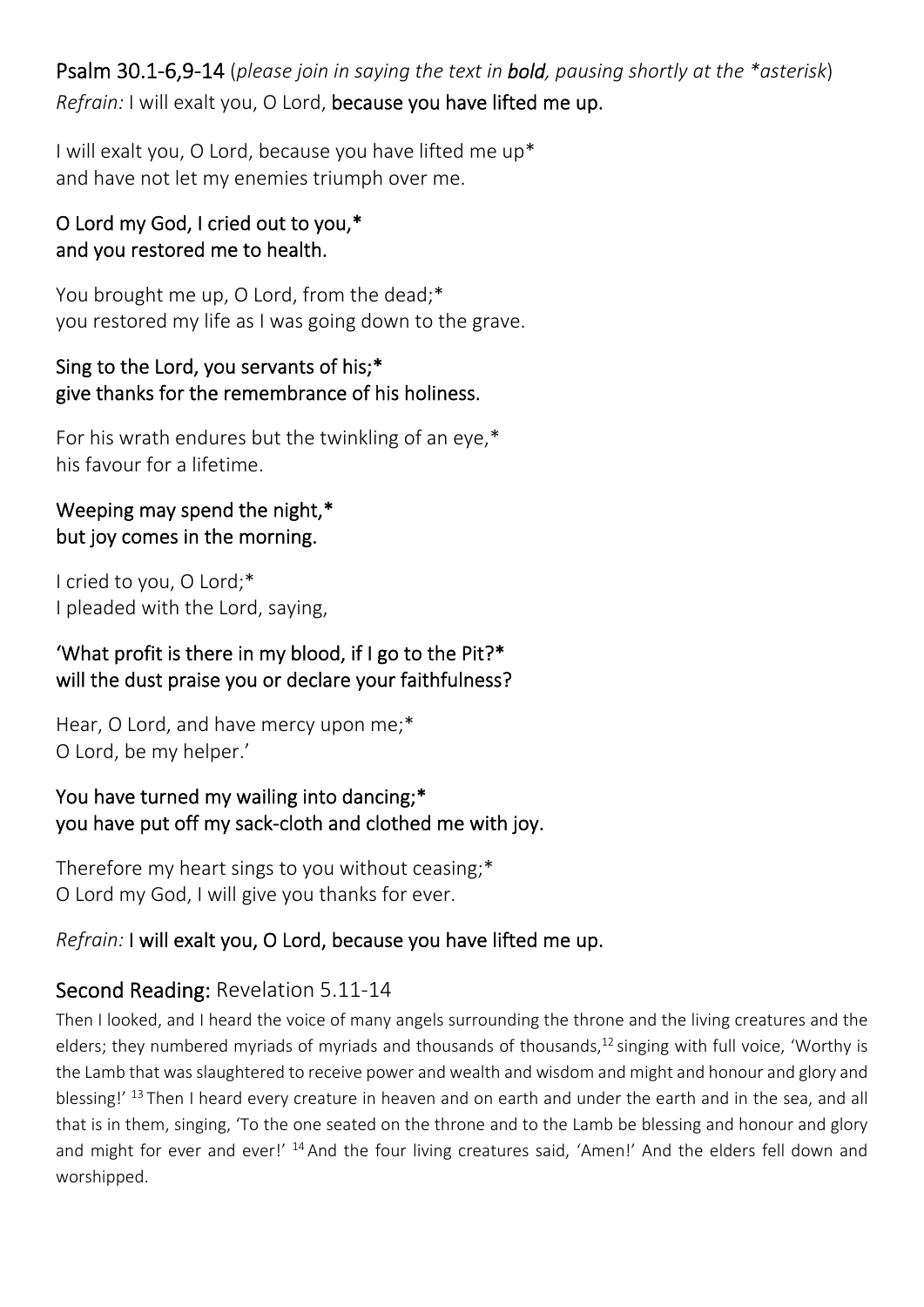

Bernadette Farrell © 1988,1991 Oregon Catholic Press OneLicense # A‐632863

#### Gospel: John 21.1‐19 (*please stand*) *When it is announced:* Glory to Christ our Saviour.

After these things Jesus showed himself again to the disciples by the Sea of Tiberias; and he showed himself in this way. <sup>2</sup> Gathered there together were Simon Peter, Thomas called the Twin,<sup>[9]</sup> Nathanael of Cana in Galilee, the sons of Zebedee, and two others of his disciples.<sup>3</sup> Simon Peter said to them, 'I am going fishing.' They said to him, 'We will go with you.' They went out and got into the boat, but that night they caught nothing. 4 Just after daybreak, Jesus stood on the beach; but the disciples did not know that it was Jesus. 5 Jesus said to them, 'Children, you have no fish, have you?' They answered him, 'No.' 6 He said to them, 'Cast the net to the right side of the boat, and you will find some.' So they cast it, and now they were not able to haul it in because there were so many fish. <sup>7</sup> That disciple whom Jesus loved said to Peter, 'It is the Lord!' When Simon Peter heard that it was the Lord, he put on some clothes, for he was naked, and jumped into the lake. <sup>8</sup> But the other disciples came in the boat, dragging the net full of fish, for they were not far from the land, only about a hundred yards off. <sup>9</sup> When they had gone ashore, they saw a charcoal fire there, with fish on it, and bread. <sup>10</sup> Jesus said to them, 'Bring some of the fish that you have just caught.' <sup>11</sup> So Simon Peter went aboard and hauled the net ashore, full of large fish, a hundred and fifty-three of them; and though there were so many, the net was not torn. 12 Jesus said to them, 'Come and have breakfast.' Now none of the disciples dared to ask him, 'Who are you?' because they knew it was the Lord. <sup>13</sup> Jesus came and took the bread and gave it to them, and did the same with the fish. <sup>14</sup> This was now the third time that Jesus appeared to the disciples after he was raised from the dead. <sup>15</sup> When they had finished breakfast, Jesus said to Simon Peter, 'Simon son of John, do you love me more than these?' He said to him, 'Yes, Lord; you know that I love you.' Jesus said to him, 'Feed my lambs.' <sup>16</sup> A second time he said to him, 'Simon son of John, do you love me?' He said to him, 'Yes, Lord; you know that I love you.' Jesus said to him, 'Tend my sheep.' 17 He said to him the third time, 'Simon son of John, do you love me?' Peter felt hurt because he said to him the third time, 'Do you love me?' And he said to him, 'Lord, you know everything; you know that I love you.' Jesus said to him, 'Feed my sheep. 18 Very truly, I tell you, when you were younger, you used to fasten your own belt and to go wherever you wished. But when you grow old, you will stretch out your hands, and someone else will fasten a belt around you and take you where you do not wish to go.'  $^{19}$  (He said this to indicate the kind of death by which he would glorify God.) After this he said to him, 'Follow me.'

Give thanks to the Lord for this glorious Gospel. Praise to Christ our Lord.

#### Sermon: The Rector

#### Nicene Creed (*please stand*)

We believe in one God, the Father, the almighty, maker of heaven and earth, of all that is, seen and unseen. We believe in one Lord, Jesus Christ, the only Son of God,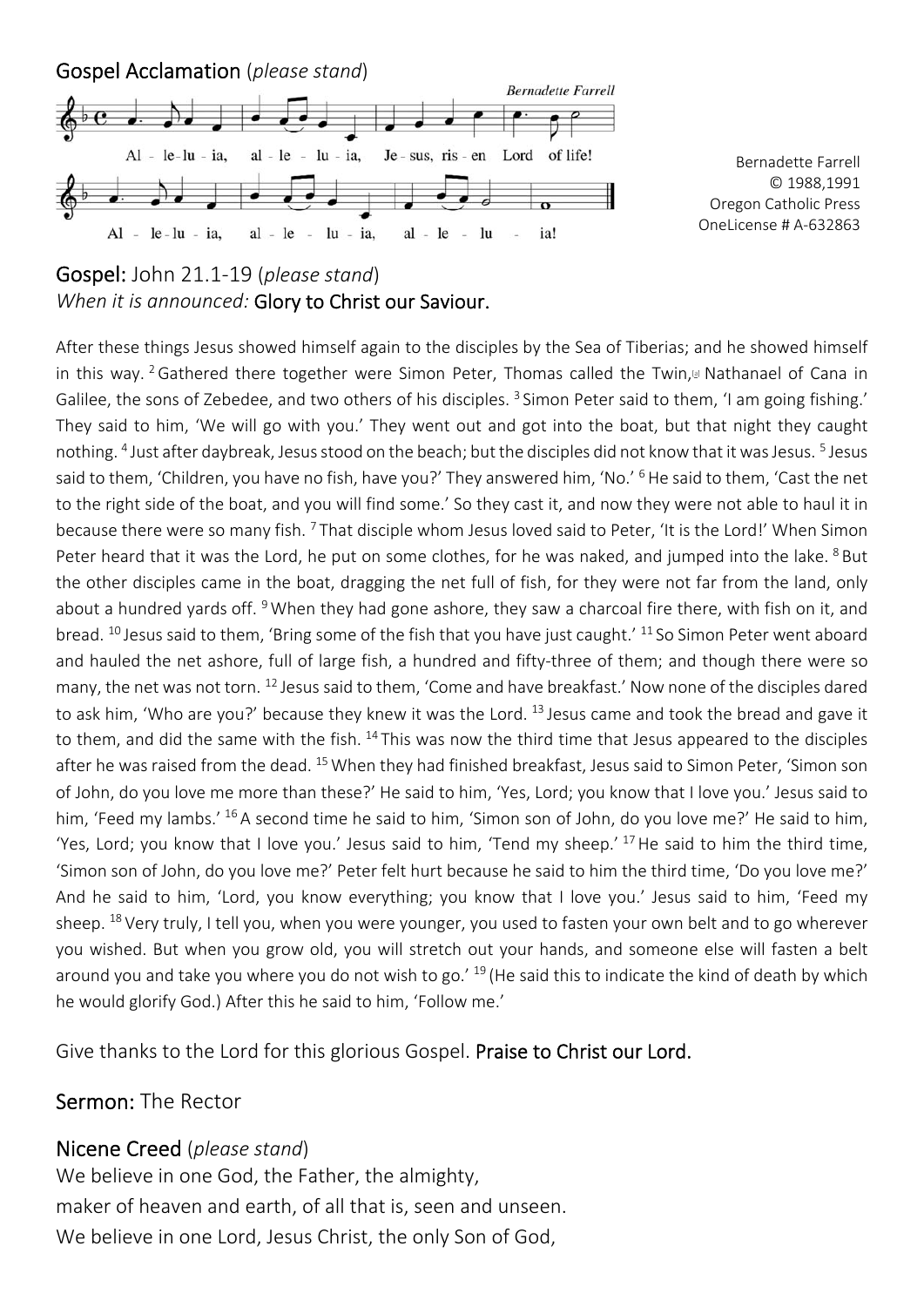eternally begotten of the Father, God from God, Light from Light,

true God from true God, begotten, not made, of one substance with the Father.

Through him all things were made. For us and for our salvation he came down from heaven;

by the power of the Holy Spirit he became incarnate of the Virgin Mary, and was made human.

For our sake he was crucified under Pontius Pilate; he suffered death and was buried.

On the third day he rose again in accordance with the Scriptures;

he ascended into heaven and is seated at the right hand of the Father.

He will come again in glory to judge the living and the dead, and his kingdom will have no end. We believe in the Holy Spirit, the Lord, the giver of life, who proceeds from the Father.

With the Father and the Son, he is worshipped and glorified.

He has spoken through the Prophets. We believe in one holy catholic and apostolic Church. We acknowledge one baptism for the forgiveness of sins.

We look for the resurrection of the dead.

and the life of the world to come. Amen. (*please sit*)

Intercessions led by Andrew Pont

The Peace (*please stand*) We meet in Christ's name.Let us share his peace.

# THE LITURGY OF THE SACRAMENT

## Offertory Hymn (*please stand*)

1 Jesus is risen, alleluia! Worship and praise him, alleluia! Now our Redeemer bursts from the grave: lost to the tomb, Christ rises to save.

*Come, let us worship him, endlessly sing; Christ is alive and death loses its sting. Sins are forgiven, alleluia! Jesus is risen, alleluia!* 

2 Buried for three days, destined for death, now he returns to breathe with our breath. Blest are the ears alert to his voice, blest are the hearts which for him rejoice.

3 'Don't be afraid!' the angel had said, Why seek the living here with the dead? Look, where he lay, his body is gone, Risen and vibrant, warm with the sun.'

4 'Go and tell others, Christ is alive.' Love is eternal, faith and hope thrive. What God intended, Jesus fulfilled; what God conceives can never be killed.

5 Let heaven echo, let the earth sing: Jesus is saviour of everything. All those who trust in him, Christ will receive; therefore rejoice, obey and believe.

Bernard Kyamanywa tr. John Bell © 1996 Wild Goose Resource Group CCLI License # 237731

# Offertory Prayer (*please stand*)

Let us present our offerings to the Lord. Yours, Lord, is the greatness, the power, the glory, the splendour and the majesty; for everything in heaven and on earth is yours. All things come from you, and of your own we give you.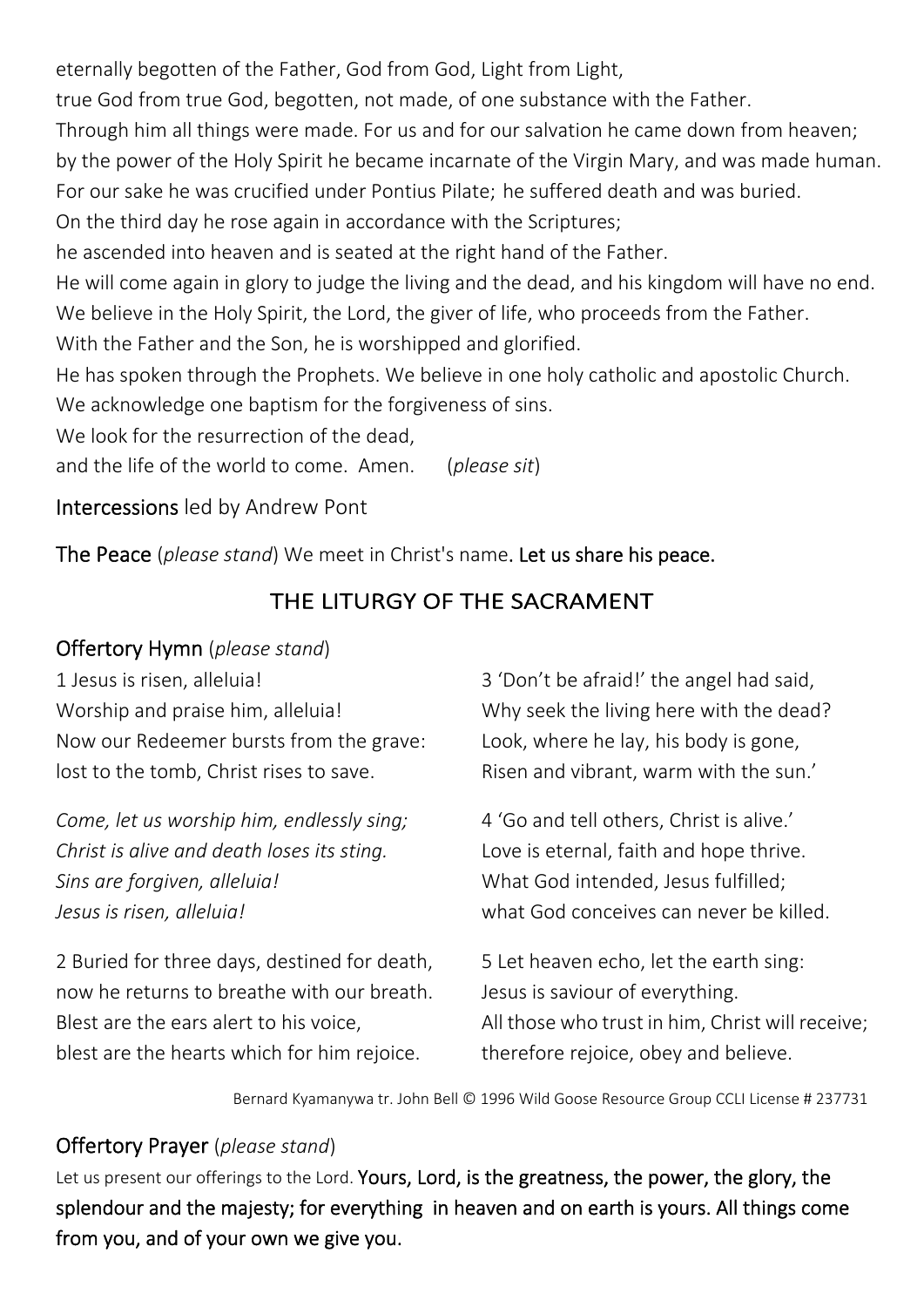# The Eucharistic Prayer

The Lord be with you. And also with you. Lift up your hearts. We lift them to the Lord. Let us give thanks to the Lord our God. It is right to give God thanks and praise.

Worship and praise belong to you, Author of all being. Your power sustains, your love restores, our broken world. You are unceasingly at work, from chaos bringing order and filling emptiness with life. Christ, raised from the dead, proclaims the dawn of hope. He lives in us that we may walk in light. Your Spirit is fire in us, your breath is power to purge our sin and warm our hearts to love. As children of your redeeming purpose, freed by him who burst from the tomb and opened the gate of life, we offer you our praise, with angels and archangels and the whole company of heaven, singing the hymn of your unending glory:

Holy, holy, holy Lord God of power and might. Heaven and earth are full of your glory. Hosanna in the highest. Blessed is he who comes in the name of the Lord. Hosanna in the highest. (*please sit*)

Praise and thanksgiving be to you, Lord of all, for by the Cross eternal life is ours and death is swallowed up in victory. In the first light of Easter, glory broke from the tomb and changed the women's sorrow into joy. From the Garden the mystery dawned that he whom they had loved and lost is with us now in every place for ever. Making himself known in the breaking of the bread, speaking peace to his fearful disciples, welcoming weary fisherman on the shore, he renewed his promise of his presence and of a new birth in the Spirit, who sets the seal of freedom on your sons and daughters. Before he was given up to suffering and death, recalling the night of Israel's release, the night in which slaves walked free, at supper with his disciples he took bread and offered you thanks. He broke the bread, and gave it to them, saying: "Take, eat. This is my Body: it is broken for you." After supper, he took the cup, he offered you thanks, and gave it to them saying: "Drink this, all of you. This is my Blood of the new covenant; it is poured out for you, and for all, that sins may be forgiven. Do this in remembrance of me."

We now obey your Son's command. We recall his blessed passion and death, his glorious resurrection and ascension; and we look for the coming of his Kingdom. Made one with him, we offer you these gifts and with them ourselves, a single, holy, living sacrifice.

Hear us, most merciful Father, and send your Holy Spirit upon us and upon this bread and this wine, that, overshadowed by his life‐giving power, they may be the Body and Blood of your Son, and we may be kindled with the fire of your love and renewed for the service of your Kingdom.

Help us, who are baptised into the fellowship of Christ's Body to live and work to your praise and glory; may we grow together in unity and love until at last, in your new creation, we enter into our heritage in the company of the Virgin Mary, the apostles, and prophets, and of all our brothers and sisters living and departed.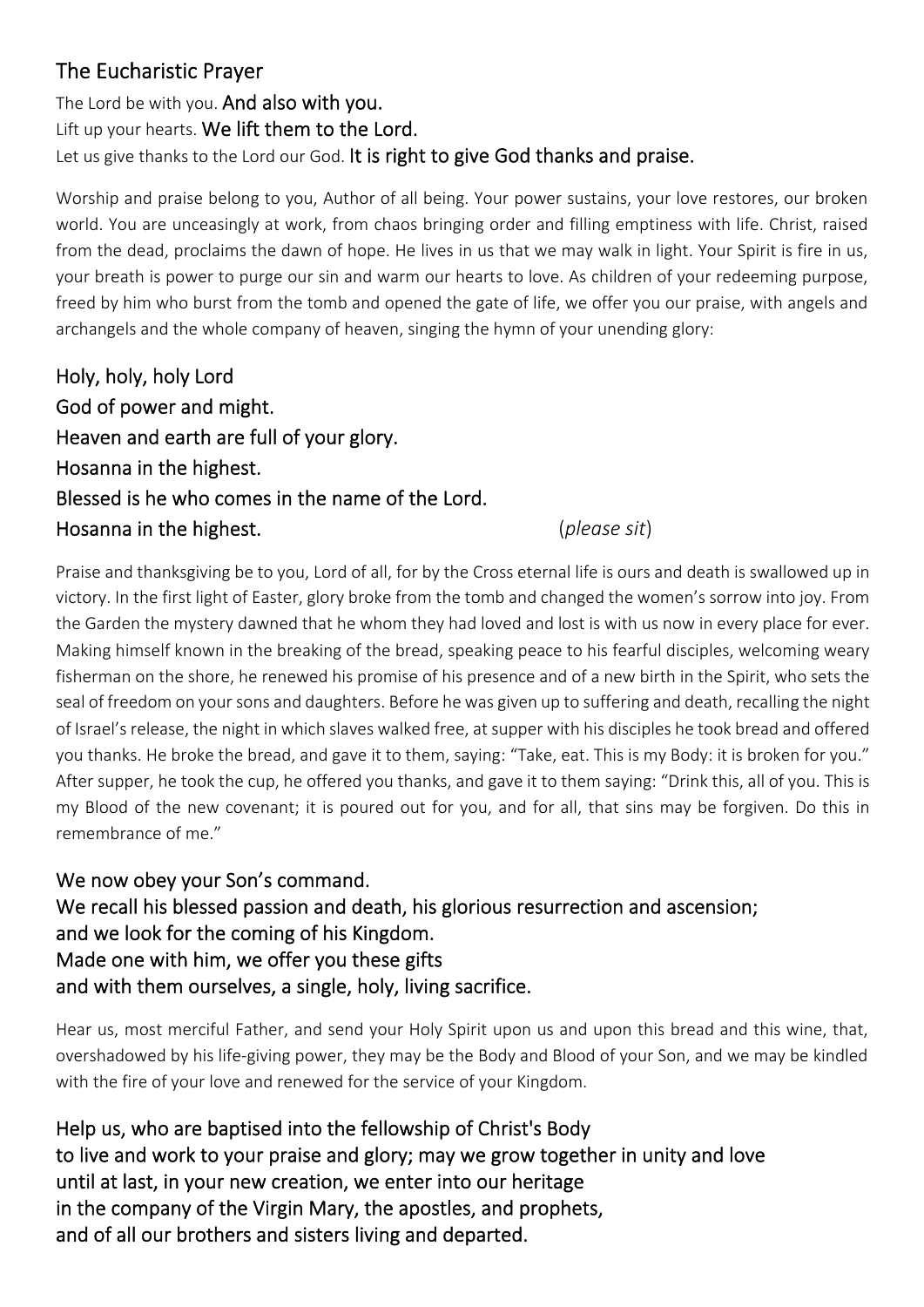Through Jesus Christ our Lord, with whom, and in whom, in the unity of the Holy Spirit, all honour and glory be to you, Lord of all ages, world without end. **Amen.** 

#### The Breaking of the Bread

The living bread is broken for the life of the world. Lord, unite us in this sign.

# The Lord's Prayer

Our Father in heaven, hallowed be your name, your kingdom come, your will be done, on earth as in heaven. Give us today our daily bread. Forgive us our sins as we forgive those who sin against us. Do not bring us to the time of trial but deliver us from evil. For the kingdom, the power and the glory are yours, now and for ever. Amen.

#### Agnus Dei *see separate music sheet*

Jesus, Lamb of God: have mercy on us. Jesus, bearer of our sins: have mercy on us. Jesus, Redeemer of the world: give us your peace.

#### Communion

*is administered at the bottom of the chancel steps. Please use the hand sanitiser provided before and after receiving communion.* 

1 Take this moment, sign and space; take my friends around; here among us make the place where your love is found.

2 Take the time to call my name, take the time to mend who I am and what I've been, all I've failed to tend.

3 Take the tiredness of my days, take my past regret, letting Your forgiveness touch all I can't forget.

4 Take the little child in me, scared of growing old; help me here to find my worth made in Christ's own mould.

5 Take my talents, take my skills, take what's yet to be; let my life be yours, and yet let it still be me.

> John Bell & Graham Maule © Wild Goose Resource Group CCLI License # 237731

# THANKSGIVING AND SENDING OUT

### Post Communion Prayer

Father of all, we give you thanks and praise that when we were still far off you met us in your Son and brought us home. Dying and living, he declared your love, gave us grace, and opened the gate of glory. May we who share Christ's body live his risen life; we who drink his cup bring life to others; we whom the Spirit lights, give light to the world. Keep us firm in the hope you have set before us, so we and all your children shall be free, and the whole earth live to praise your name; through Christ our Lord. Amen.